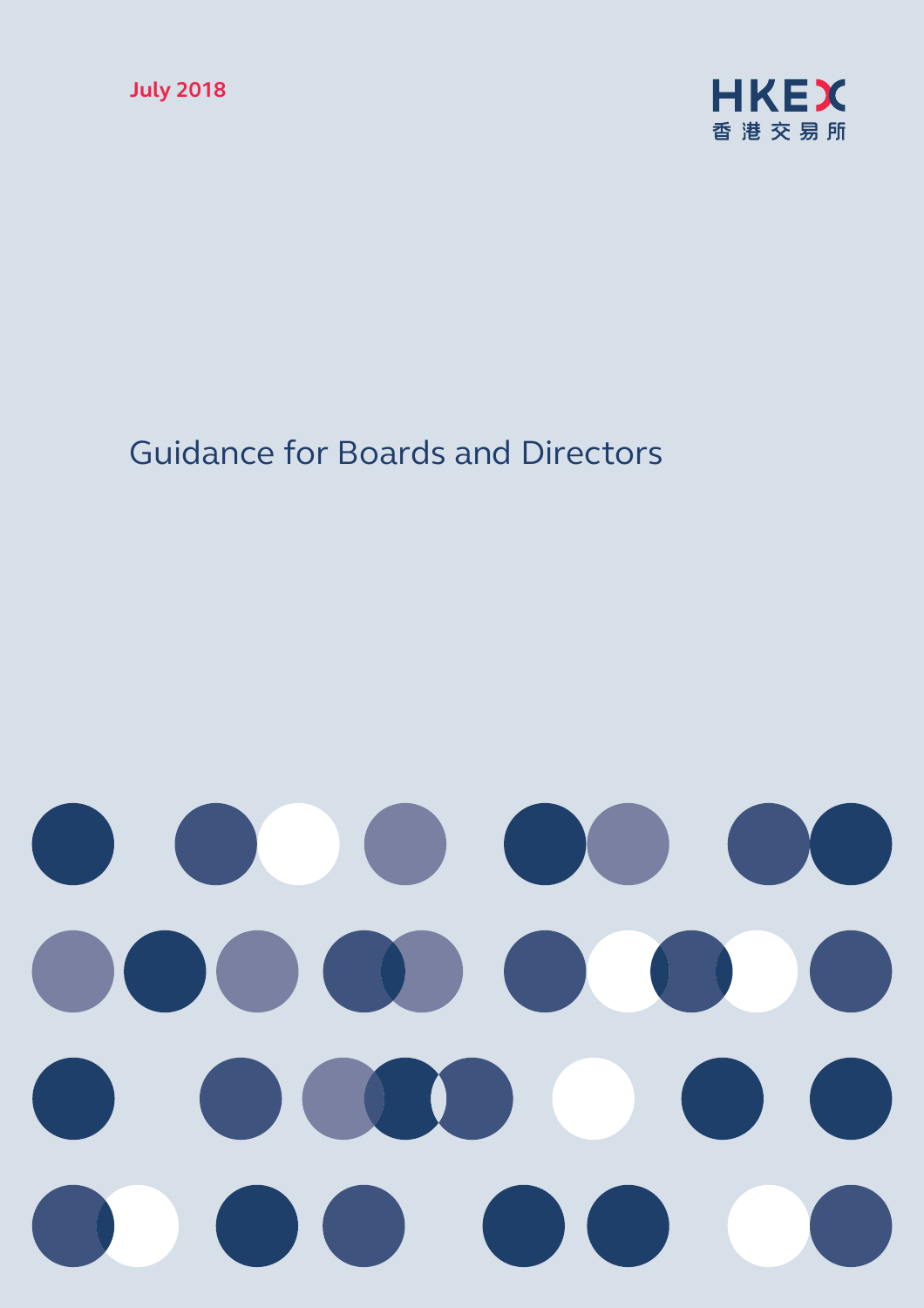### **Guidance for Boards and Directors**

| <b>CONTENT</b> |  | Page No. |
|----------------|--|----------|
| 1.             |  |          |
| 2.             |  |          |
|                |  |          |
|                |  |          |
|                |  |          |
|                |  |          |
| 3.             |  |          |
|                |  |          |
|                |  |          |
|                |  |          |
|                |  |          |
| 4.             |  |          |
|                |  |          |
|                |  |          |
|                |  |          |
|                |  |          |
| 5.             |  |          |
|                |  |          |
|                |  |          |
|                |  |          |
|                |  |          |
|                |  |          |
|                |  |          |
| 6.             |  |          |
|                |  |          |
|                |  |          |
|                |  |          |
| 7.             |  |          |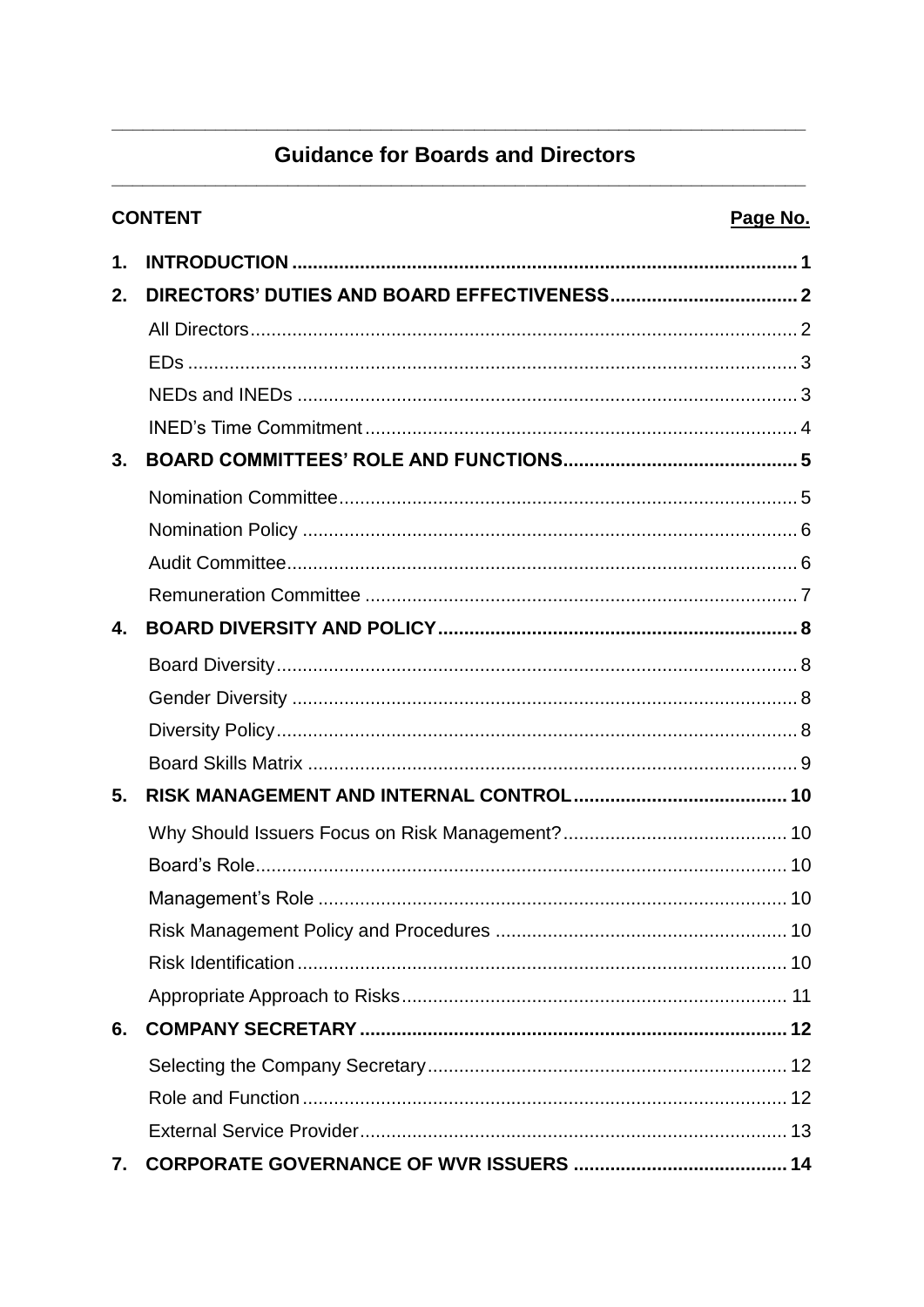#### **DISCLAIMER FOR THE GUIDANCE**

Hong Kong Exchanges and Clearing Limited ("**HKEX**") and/or its subsidiaries reserve the copyright over the Guidance. Whilst they endeavour to ensure the accuracy and reliability of the information provided in the Guidance, HKEX and/or its subsidiaries do not guarantee its accuracy and reliability and accept no liability (whether in tort or contract or otherwise) for any loss or damage arising from any inaccuracy or omission or from any decision, action or non-action based on or in reliance upon information contained in this Guidance.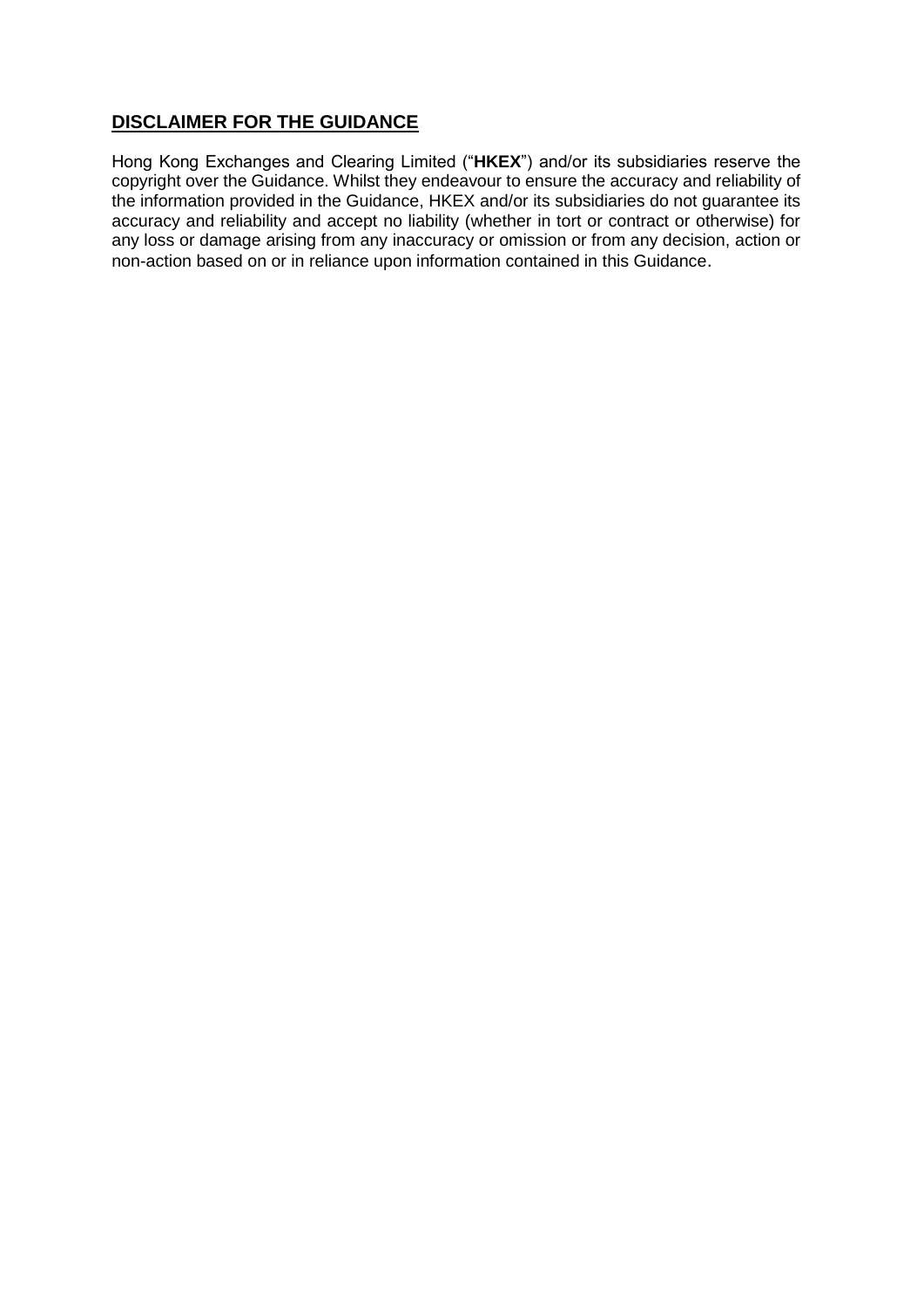#### <span id="page-3-0"></span>**1. INTRODUCTION**

- 1.1 An important role of The Stock Exchange of Hong Kong Limited (the "**Exchange**") is to promote good corporate governance amongst issuers, and at the centre of good governance is an effective board. The long term success of the issuer is dependent on a quality board on which the directors are competent, well-qualified, committed with diverse backgrounds and independence of mind and perspectives.
- 1.2 The governance framework embodied in the Corporate Governance Code and Corporate Governance Report (the "**Code**") and the Exchange Listing Rules (the "**Rules**") is designed to help boards to be effective, by providing benchmarks and best practice guidance for the delivery of good corporate governance.
- 1.3 Achieving high standards of corporate governance requires continuous effort from all concerned and improving the quality of our directors continues to be the Exchange's focus. We launched the director training webcast series in early 2017 aimed at providing practical training to directors. Topics of the webcasts<sup>1</sup> included duties of directors and role and function of board committees, risk management and internal control, environmental, social and governance, IPOs, as well as roles of the company secretary. The webcasts combine key regulatory messages with real-life examples, presented by company directors and market practitioners.
- 1.4 In November 2017, the Exchange consulted on reviewing the Corporate Governance Code and related Listing Rules ("CG Consultation").<sup>2</sup> The main areas of the review included overboarding and independent non-executive director's time commitment, board diversity, factors affecting the independence of independent non-executive directors, role of nomination committee among other corporate governance issues. The Consultation Conclusions paper was published on 27 July 2018.
- 1.5 This Guidance has taken into consideration the feedback to the CG Consultation including calls for guidance in specific areas, and aims to provide practical advice to board and directors, and in some cases, set out the expectations placed on directors. However, the Guidance does not form a part of the Listing Rules, nor do they amend or vary any Rule requirements, or absolve issuers and/or their directors of any obligations to make their own judgment. The Guidance covers the following areas:
	- Directors' Duties and Board Effectiveness;
	- Board Committees' Role and Functions:
	- Board Diversity and Policy:
	- Risk Management and Internal Control;
	- Company Secretary; and
	- Corporate Governance for weighted voting rights ("**WVR**") issuers. 3

<span id="page-3-1"></span><sup>&</sup>lt;u>.</u> 1 The webcasts are accessible at:

[http://www.hkex.com.hk/Listing/Rules-and-Guidance/Other-Resources/Listed-Issuers/Director-Training-Program](http://www.hkex.com.hk/Listing/Rules-and-Guidance/Other-Resources/Listed-Issuers/Director-Training-Programme-2017?sc_lang=en) [me-2017?sc\\_lang=en](http://www.hkex.com.hk/Listing/Rules-and-Guidance/Other-Resources/Listed-Issuers/Director-Training-Programme-2017?sc_lang=en)

<sup>&</sup>lt;sup>2</sup> Consultation Paper on Review of the Corporate Governance Code and Related Listing Rules, accessible at: http://www.hkex.com.hk/News/Market-Consultations/2016-to-Present/November-2017-Review-of-the-CG-Code?s

**C\_lang=en**<br><sup>3</sup> Following the publication of the Consultation Conclusions on the New Board Concept Paper in December 2017, the Exchange published a Consultation Conclusions on "*A Listing Regime for Companies from Emerging and Innovative Sectors*" which introduced the framework for Weighted Voting Rights.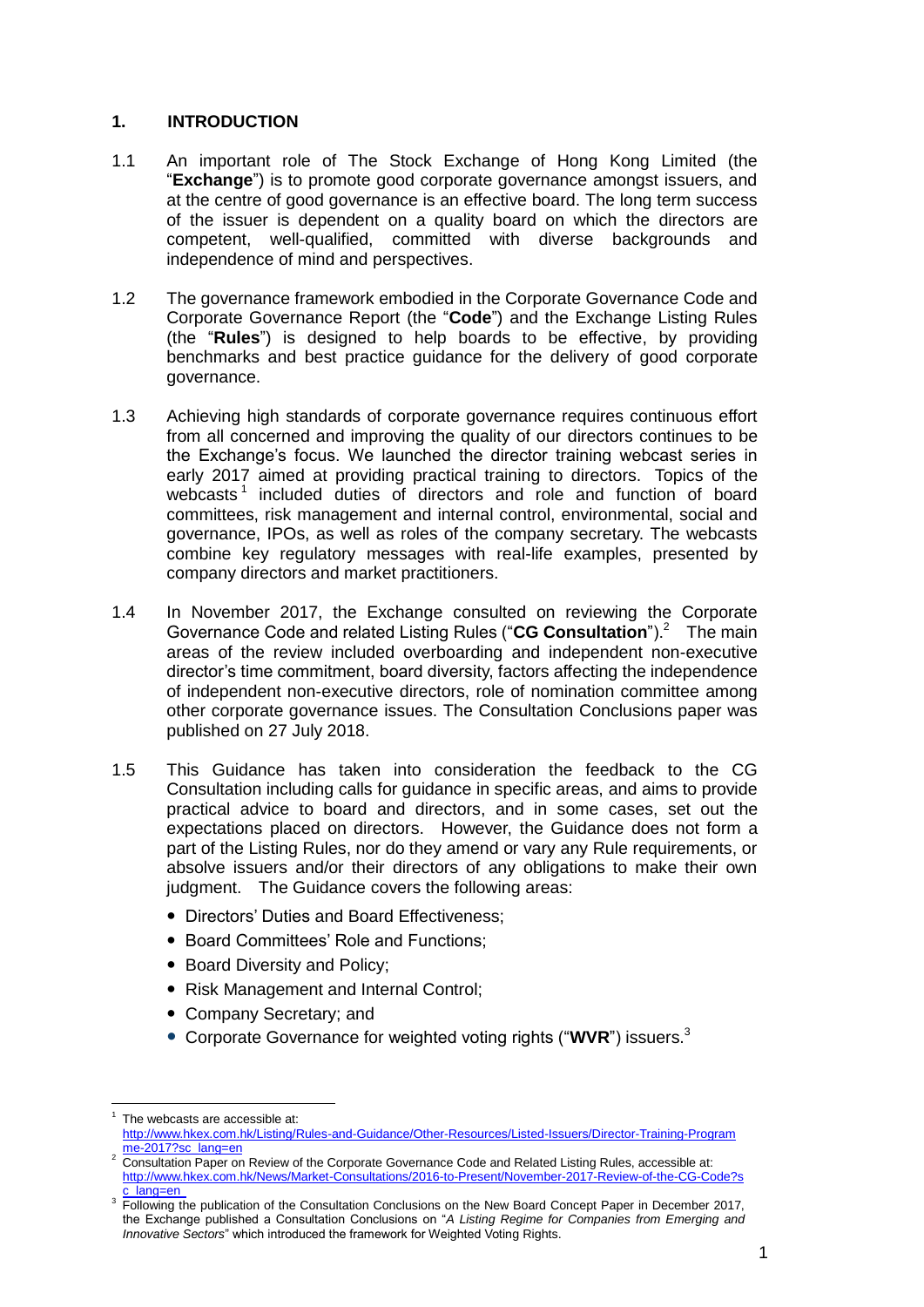**Mandatory Disclosure** 

**of Code ("MDR") Section l(e)**

#### <span id="page-4-0"></span>**2. DIRECTORS' DUTIES AND BOARD EFFECTIVENESS**

- 2.1 The board's responsibility includes:
	- **Principle A.1** leading, directing and supervising the issuer's affairs to enable the long term success of the issuer;
	- **Principle C.2** setting strategic objectives with appropriate focus on value creation and risk management;
	- **Code, Appendices 16 and 27 Section E.1** ensuring transparency, i.e. appropriate and adequate reporting in annual reports including financial statements, corporate governance and environmental, social and governance ("**ESG**"), disclosures of the board's practice (e.g. terms of references of its board committees), policies (e.g. shareholder communication, remuneration, nomination, dividend and diversity policies);
	- **Requirements** being accountable – it means that directors be held accountable for their actions or inactions, and where appropriate, take the shareholders' and stakeholders' views into account in their decisions; and
	- **C.2.2** ensuring adequacy of resources, staff qualifications and experience, especially for issuer's accounting, internal audit and financial reporting function.

#### <span id="page-4-1"></span>All Directors

- **Rule 3.08** 2.2 Directors, whether they are executive directors ("**EDs**"), non-executive directors ("**NEDs**") or independent non-executive directors ("**INEDs**") they are subject to the same legal duty<sup>4</sup> under the law and the Listing Rules. They must, in the performance of their duties as directors, act honestly and in good faith in the interests of the issuer as a whole and avoid actual and potential conflicts of interest and duty. Nevertheless dependent on whether they are EDs, NEDs or INEDs, they have different roles and functions, and the manner in which the duty should be discharged may potentially be different.
- 2.3 Before accepting the role, a potential director should devote time to understand the issuer by participating in initiatives such as visiting operations and speaking to senior and middle management and non-managerial members of the workforce, looking at some of the major projects, understanding the strategies and the competitive environment of the issuer. The potential director should use these initiatives to ensure that once they take on the role, they will immediately be able to make value-added contributions to the board, particularly on providing advice on the strategies of the issuer.
- **A.6.1, A.6.5 and MDR Section I(i)** 2.4 When a director joins the board, there should be an induction training programme for the new director. It is the responsibilities of all directors to ensure that they keep abreast with the latest developments in areas, including laws and regulations, the Rules as well as industry-specific and innovative changes to enable them to discharge their duties and responsibilities for the benefit of the issuer. Issuers should provide training programmes tailored to meet each director's needs at its expense.
- **Principle A.7** 2.5 All directors need to appreciate that although they are directors, they cannot be and are not expected to be a subject expert in all matters. They should nevertheless have a thorough understanding of the issues being discussed at board meetings so as to enable them to contribute to discussions and

-

 $4$  Section 465 of the Companies Ordinance (Cap.622).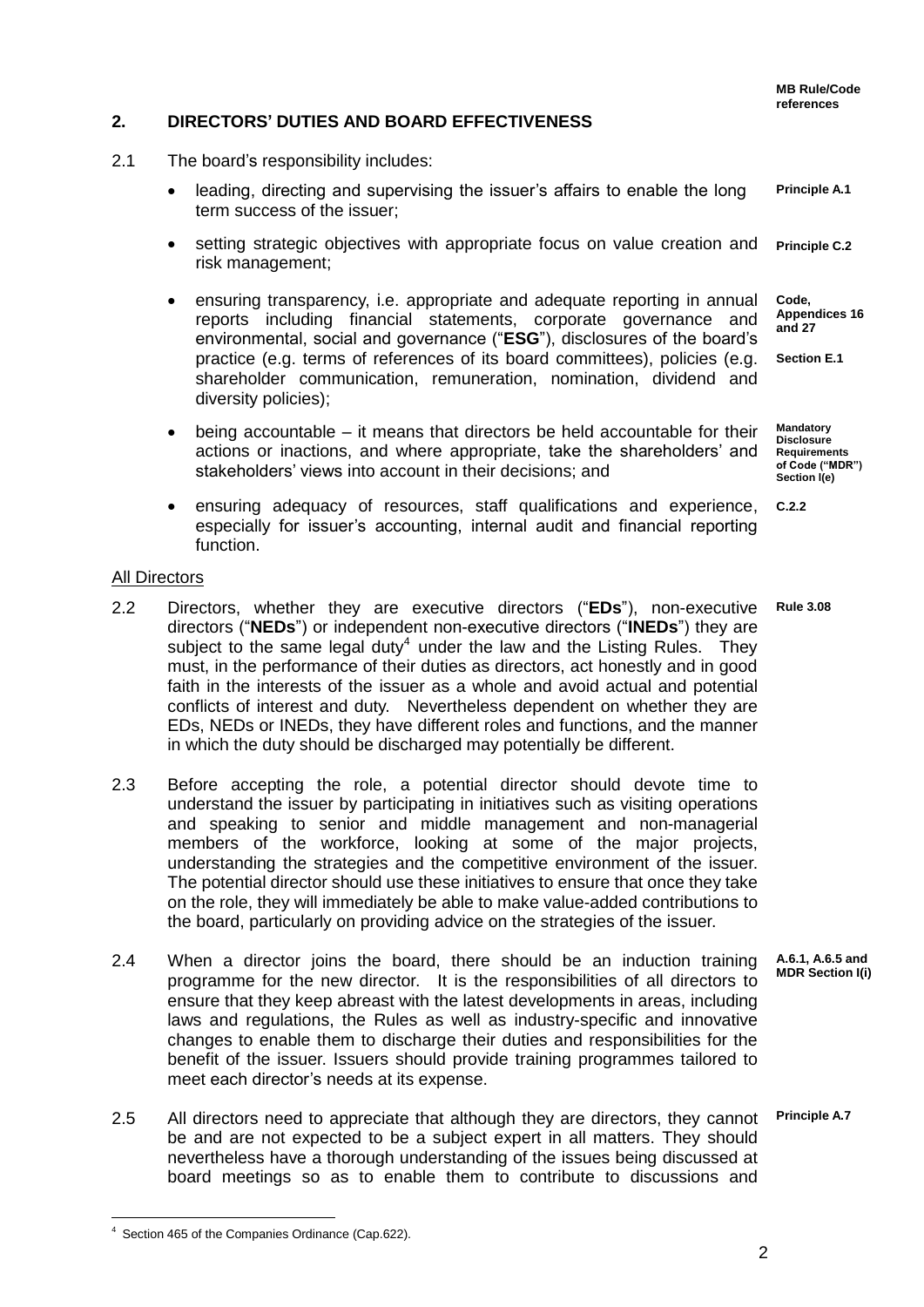discharge their responsibilities.

- 2.6 Directors are entitled to seek further information / documentation from the mangement on matters to be discussed at board meeting. Where they have difficulties understanding a transaction, they can seek help from the issuer's company secretary or external professional advisors at the issuer's expense (lawyers, accountants or financial advisors). However, they are expected to carry out sufficient due diligence and not rely solely on professional advisers or valuers or other experts.
- 2.7 It is both the directors' and the management's responsibilities to ensure the board is getting the right level of information in order for directors to gain a good understanding of the transactions or issues at hand. In addition, management should provide directors with a summary of the documents to help them identify any potential issues quickly. Examples of information provided by the management can include:
	- board papers;
	- background information;
	- disclosure documents;
	- budgets for specific projects;
	- forecasts; and
	- monthly financial updates.
- 2.8 Directors must understand that when faced with disciplinary proceedings for failing to discharge their duties and responsibilities, it is not a defence to claim that they did not receive adequate information from the issuer or that they did not understand the relevant transactions. For disciplinary proceedings, depending on the relevant facts and circumstances of a particular case, the level of culpability of different directors could potentially vary and, accordingly, the sanctions and penalties.

#### <span id="page-5-0"></span>EDs

**A.2.9** 2.9 EDs are involved in the day-to-day operations of the businesses. Being members of the issuer's senior management, EDs should ensure that the management is accountable to the board, and ultimately to the shareholders. They should demonstrate willingness to listen to, and work closely with NEDs and INEDs.

#### <span id="page-5-1"></span>NEDs and INEDs

- **A.6.7** 2.10 NEDs are not part of the issuer's management and are not considered independent. INEDs are independent directors fulfilling the independence criteria under the Listing Rules. Both NEDs and INEDs are expected to keep up to date with the issuer's business affairs and contribute to the board's strategic objective setting. They should be involved in scrutinizing the issuer's performance in achieving agreed corporate goals and objectives, and monitor performance reporting.
- 2.11 Some INEDs were appointed to new listing applicants late in the listing process which means they may not have had sufficient time to gain a proper understanding of the applicant's affairs, and their responsibilities as directors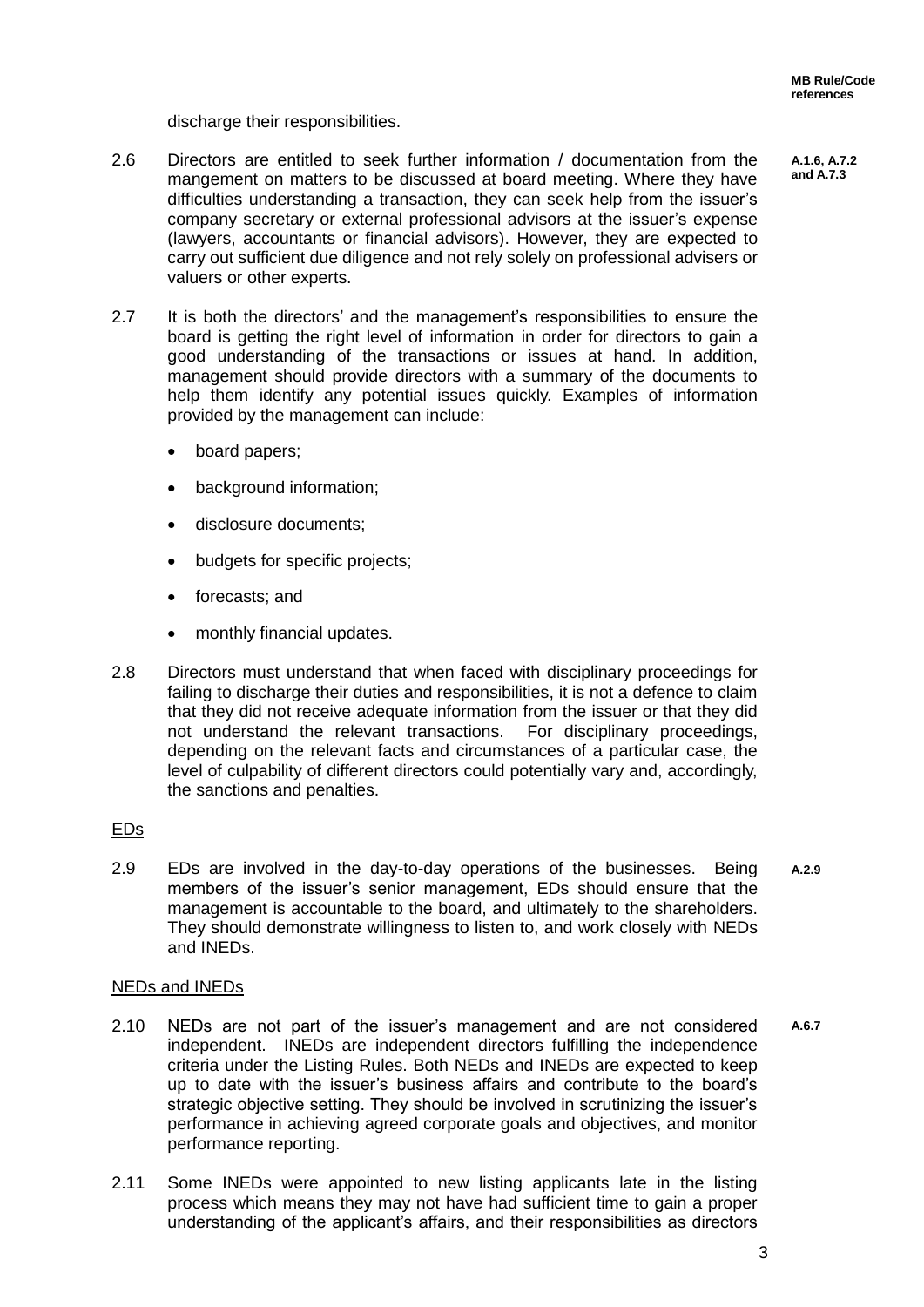of a listed company before the company is listed. A new listing applicant is recommended to appoint INEDs at least two months prior to listing.

- 2.12 They are also expected to:
	- bring an independent judgment to bear on issues of strategy, policy, performance, accountability, resources, key appointments and standards of conduct; **A.6.2**
	- take the lead where potential conflicts of interests arise;
	- serve on the audit, remuneration, nomination and other governance committees, if invited; and
	- make effective contribution at board meetings.
- 2.13 INEDs add value to the board by providing a fresh pair of lens that help to scrutinize some of the board's major decisions. INEDs may not be industry practitioners or experts in the business, but they may have other skills and experience in areas such as legal, accounting, real estate, IT or others which help to enhance the board's balance of skills, experience and diversity of perspectives. **Principle A.6**

#### <span id="page-6-0"></span>INED's Time Commitment

- 2.14 It is crucially important that INEDs make sufficient time available to discharge their responsibilities and should not accept an invitation to serve as an INED on an issuer's board unless they can devote adequate time and effort to the work involved.
- 2.15 In recent years, both statutes<sup>5</sup> and the Listing Rules have been strengthened on directors' duties which make it essential that the INEDs should be fully engaged with the issuer's affairs both inside and outside the boardroom.
- 2.16 From financial period starting 1 January 2019, it is a "comply or explain" requirement that issuers should explain that the proposed INED would be able to devote sufficient time to the board if the person will be holding their seventh (or more) listed issuer directorship. INEDs sitting on multiple boards will need to ensure that they devote sufficient time to each board and board committees.
- 2.17 The nomination committee or the board (if the issuer does not have a nomination committee) should be aware of factors which can affect an individual's time commitment to the issuer, such as:
	- directorship at a listed issuer undergoing a period of particularly increased activity, such as an acquisition or takeover;
	- chairing a listed issuer's board and/or board committees;
	- members of board committees;
	- a CEO or full time executive director at another listed issuer; and
	- an INED for multiple boards and a number of significant commitments at government or non-profit making bodies.

**Revised A.5.5 (effective on 1 January 2019)**

**A.6.6**

<sup>-</sup><sup>5</sup> Companies Ordinance (Cap 622 Laws of Hong Kong, Part 10 Division 2 – Directors' Duty of Care, Skill and Diligence).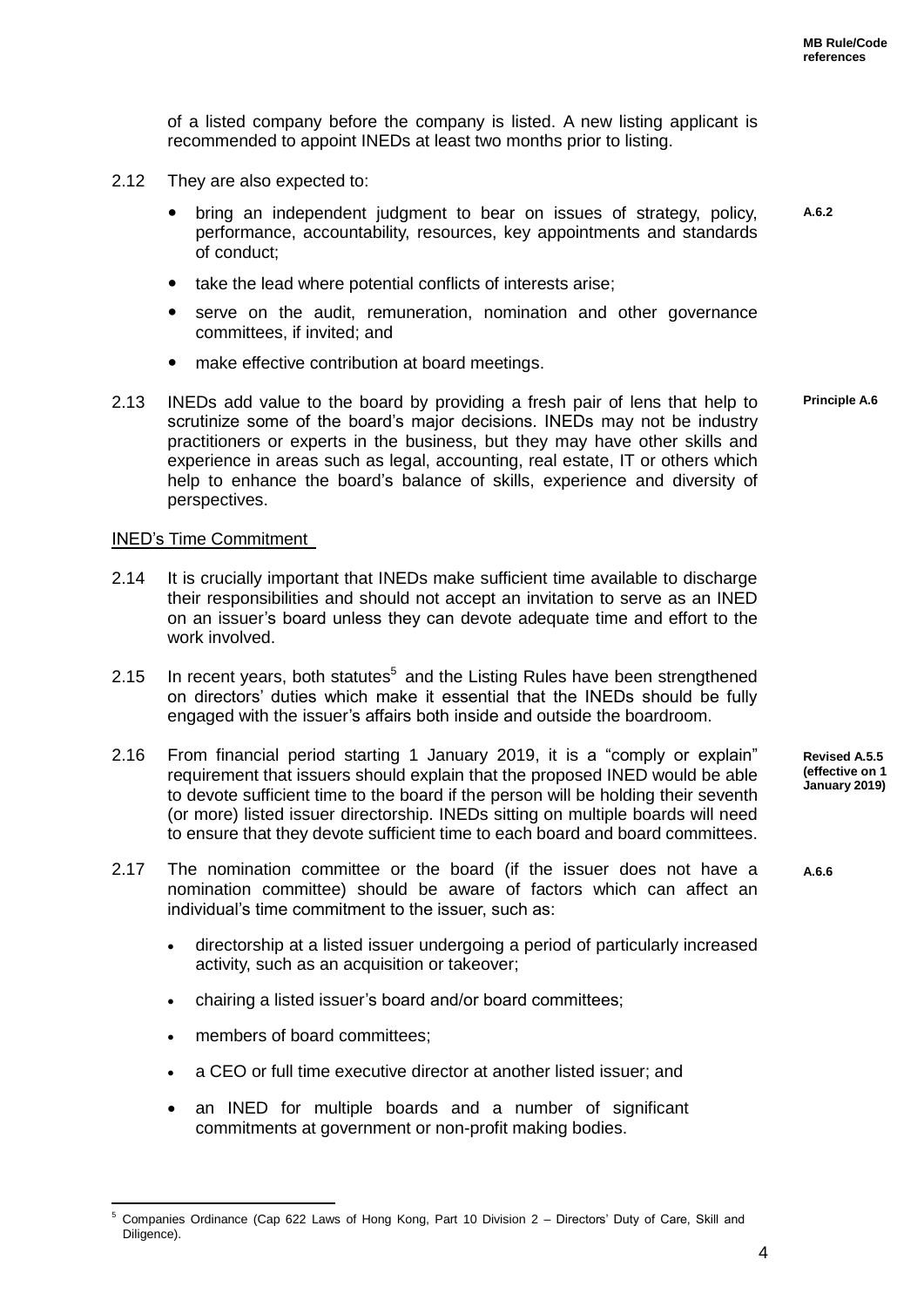#### <span id="page-7-0"></span>**3. BOARD COMMITTEES' ROLE AND FUNCTIONS**

- **D.3.2** 3.1 The board is responsible for performing the corporate governance duties but it is permitted to delegate the responsibility to board committees.
- **Rules 3.21, 3.25 A.5.1** 3.2 The core committees of the board are nomination, audit and remuneration committees. There are increasing expectations on these committees to advise the board and carry out the board's corporate governance responsibilities. The chair of the audit and remuneration committees must be an INED. A nomination committee can be chaired by the chairman of the board or an INED. A majority of their members must or should be INEDs to allow strong representation of INEDs on these committees.
- **E.1.2** 3.3 The chair of the board and each of the board committees is expected to be present and address shareholders' queries at general meetings. The issuer should explain with genuine and good reasons when the chair of the board or board committees failed to attend annual general meetings.

#### <span id="page-7-1"></span>Nomination Committee

- **Principle A.5** 3.4 The nomination committee's key role is board recruitment. It must evaluate and assess the optimal composition of the board, taking into account the issuer's agreed strategies and objectives. For instance, many issuers say they would like to develop innovative technology, but there may be no one on the board who has the expertise. The nomination committee looks at particularly the skills that are available as a board, and see whether those are appropriate for the current situation that the business is in, some of the challenges it might be facing, and some of the opportunities that it might wish to exploit.
- 3.5 There should be an established policy on how to identify potential directors. The selection process should be transparent and fair. Issuers are encouraged to select from a broad range of candidates who are outside the Board's circle of contacts, and in accordance with the issuer's diversity policy.
- 3.6 Developing a list of desirable skills, perspectives and experience at the outset of the selection process for a new director is a good way to focus the search effort. This will ensure that the new comer's contribution to the board will be valuable.
- **B.1.9** 3.7 The nomination committee should not only meet when there are board appointments to be considered, they should also meet to consider the performance of the board. They may look at benchmarking how the issuer's board measures up against the other boards in Hong Kong of peer issuers.
- 3.8 The nomination committee should be mindful of the need to refresh the board regularly to avoid entrenchment and to attract fresh thinking. It must also consider succession planning to ensure the long term success of the issuer.

**Revised A.5.5 (effective on 1 January 2019)**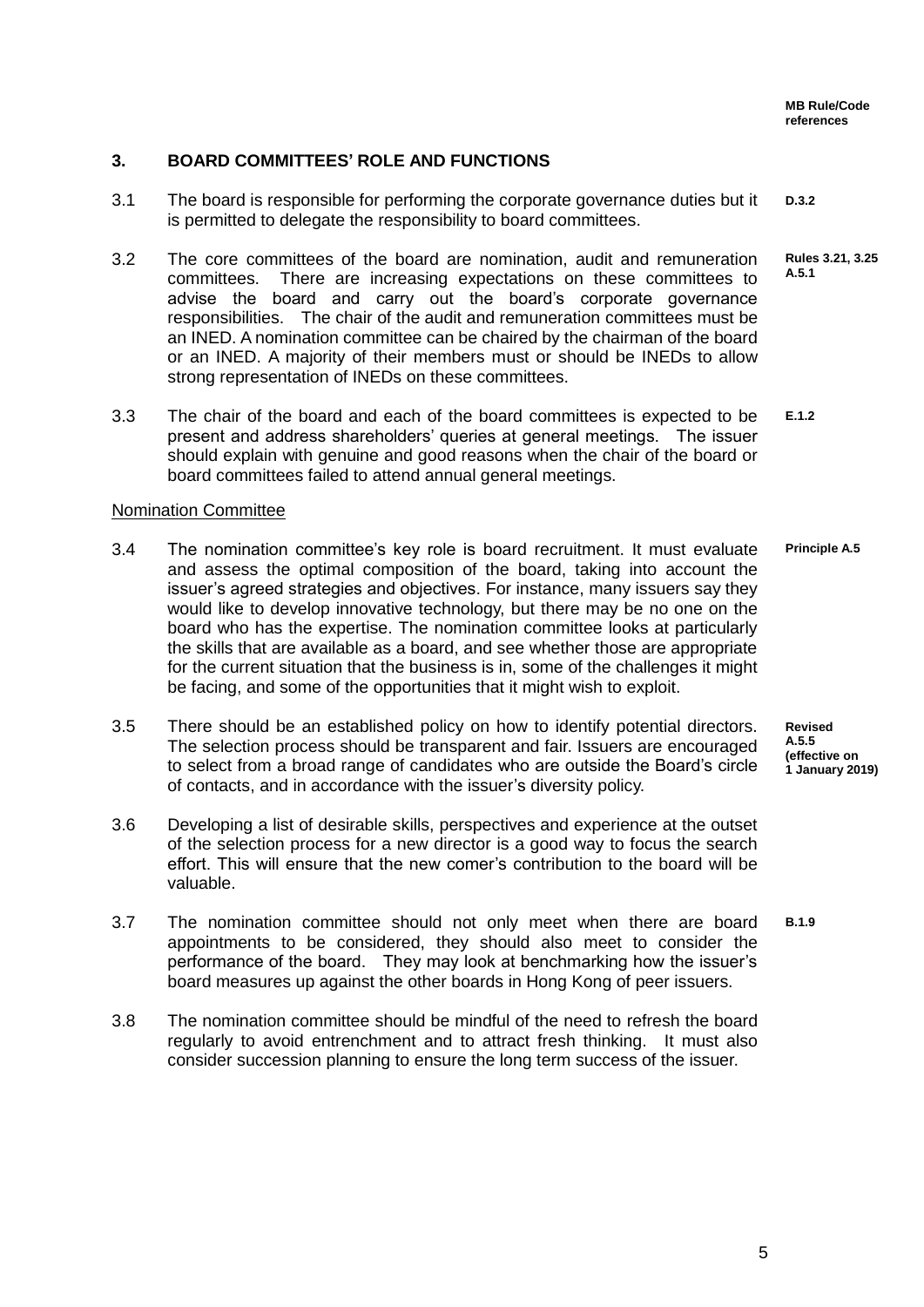#### <span id="page-8-0"></span>Nomination Policy

- 3.9 In formulating their nomination policies, issuers are encouraged to consider the following guidance:
	- **Principle A.5** • state the objectives of the nomination policy. This should include ensuring the board has a balance of skills, experience and diversity of perspectives appropriate to the requirements of the issuer's business;
	- **A.5.2** emphasise the ultimate responsibility for selection and appointment of directors rests with the entire board;
	- set out the procedure for the selection, appointment and reappointment of directors containing the selection criteria. This should include, but not limited to, considering the potential contributions a candidate can bring to the board in terms of qualifications, skills, experience, independence and gender diversity;
	- board succession planning considerations and periodical reviews of the plan;
	- the way in which the issuer will disclose its nomination policy and how the progress made towards achieving the objectives set in the policy is disclosed periodically (e.g. in the corporate governance report); and
	- a formal process for monitoring and reviewing the nomination policy to ensure that it remains relevant to the issuer's needs and reflects both current regulatory requirements and good corporate governance practice.

#### <span id="page-8-1"></span>Audit Committee

- 3.10 The audit committee has the important functions of monitoring the integrity of the issuer's financial statements, annual and interim reports and account, risk management and internal control as well as maintaining an appropriate relationship with the issuer's external auditors. The audit committee should stay focused on financial reporting integrity as part of its core oversight responsibilities.
- **MDR Section L.(d)(iv)** 3.11 It is also charged with the responsibility to ensure that the internal audit function is adequately resourced and has appropriate standing within the issuers, and to review and monitor its effectiveness. Adequately resourced means that the function is staffed by people with appropriate qualification, experience, integrity and independence of mind.
- **C3.3(e)(i)** 3.12 The audit committee should have full cooperation of the management and be supplied with sufficient information and reasonable resources to carry out its role and function in accordance with its terms of reference. The audit committee must take an active interest and be proactive in understanding the affairs of the issuer and investigate where there are red flags. Management should liaise with the audit committee and ensure that they hold thorough discussions with the auditors at least twice a year. They should also explain the judgments of key assumptions underlying critical accounting estimates. This is because each judgment or estimate can significantly impact the key balances in an issuer's financial statements.
- **C.3.5** 3.13 The role of external auditors is important to ensure the integrity of issuer's financial reporting and where the board disagrees with the audit committee's

**Revised MDR Section L(d)(ii). (effective on 1 January 2019)**

**Principle C.3, C.3.3(d) and (e)**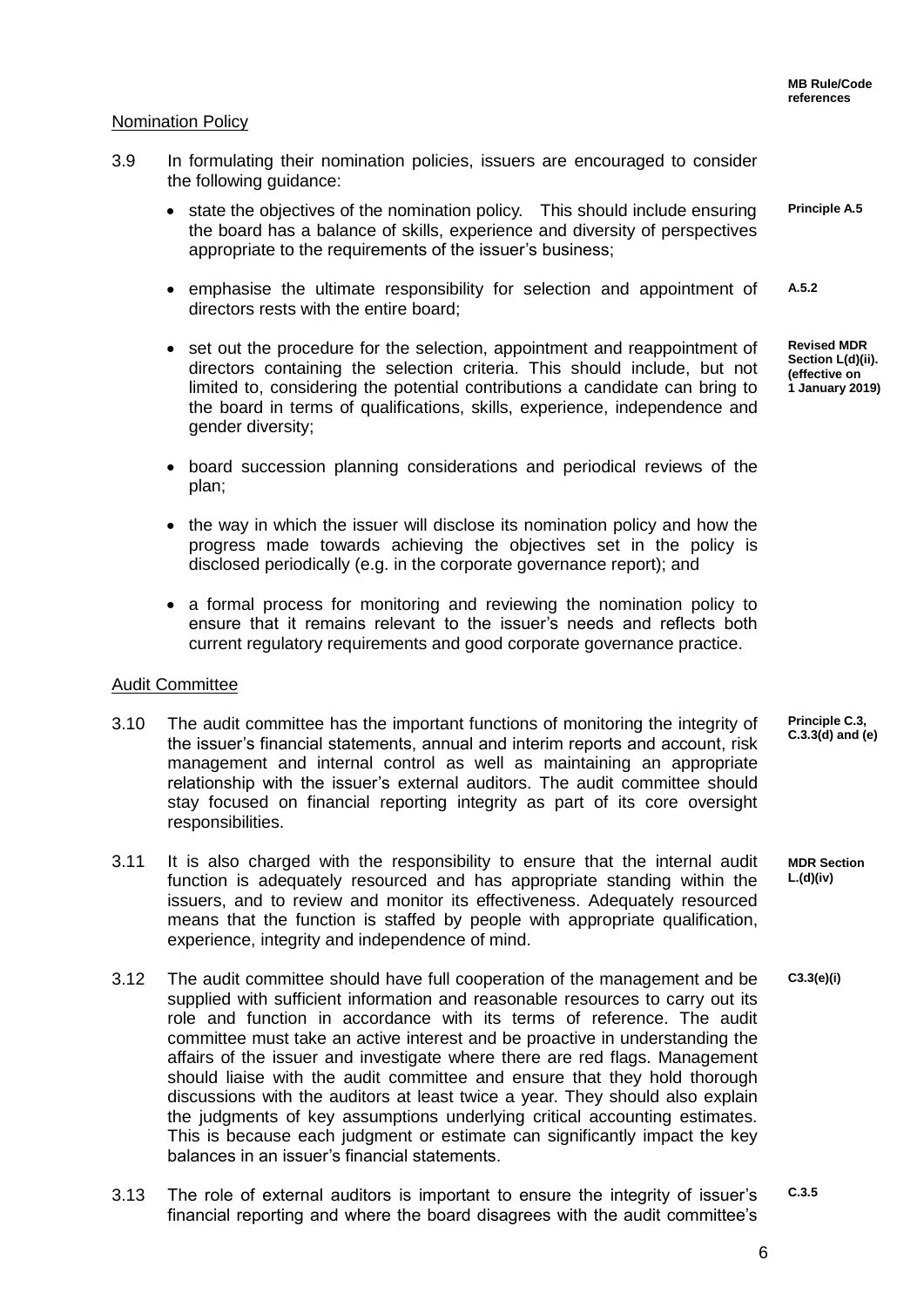views on the selection, appointment, resignation or dismissal of the external auditors, the Code requires the issuer to explain this disagreement in the corporate governance report.

- 3.14 The independence of external auditors should be reviewed by the audit committee annually. For instance where an external auditor also provides non-audit services, the audit committee should consider:
	- the nature of the non-audit service:
	- whether there are safeguards in place to ensure that there is no threat to the objectivity and independence of the audit;
	- the aggregate fees paid to the external auditors and a breakdown of the fees paid for audit and non-audit services for the financial year.
- **C.3.3** 3.15 The audit committee should also monitor management's progress on implementing any new key financial reporting standards, and stay updated with tax legislature and regulatory developments in relation to financial reporting.

#### <span id="page-9-0"></span>Remuneration Committee

- **B.1.2** 3.16 The main role of the remuneration committee is to assist and advise the board on the remuneration of the board and senior management. In so doing, the remuneration committee should have formulated strategy and policy remuneration on all directors, as well as a set of formal and transparent procedure to implement the policy. The aim is to motivate, retain and attract the best talents for the issuer, so as to maximise shareholder value.
- 3.17 The remuneration committee should consider all aspects of remuneration including:
	- salaries paid by comparable issuers, time commitment and responsibilities, employment conditions in the group;
	- appointment and termination terms for directors and senior management to ensure they are fair; and
	- compensation arrangements relating to dismissal or removal of directors for misconduct to ensure they are reasonable and appropriate.
- **B.1.6** 3.18 If the board resolves to approve any remuneration or compensation arrangements with which the remuneration committee disagrees, the board is encouraged to disclose the reasons for its resolution in the next corporate governance report.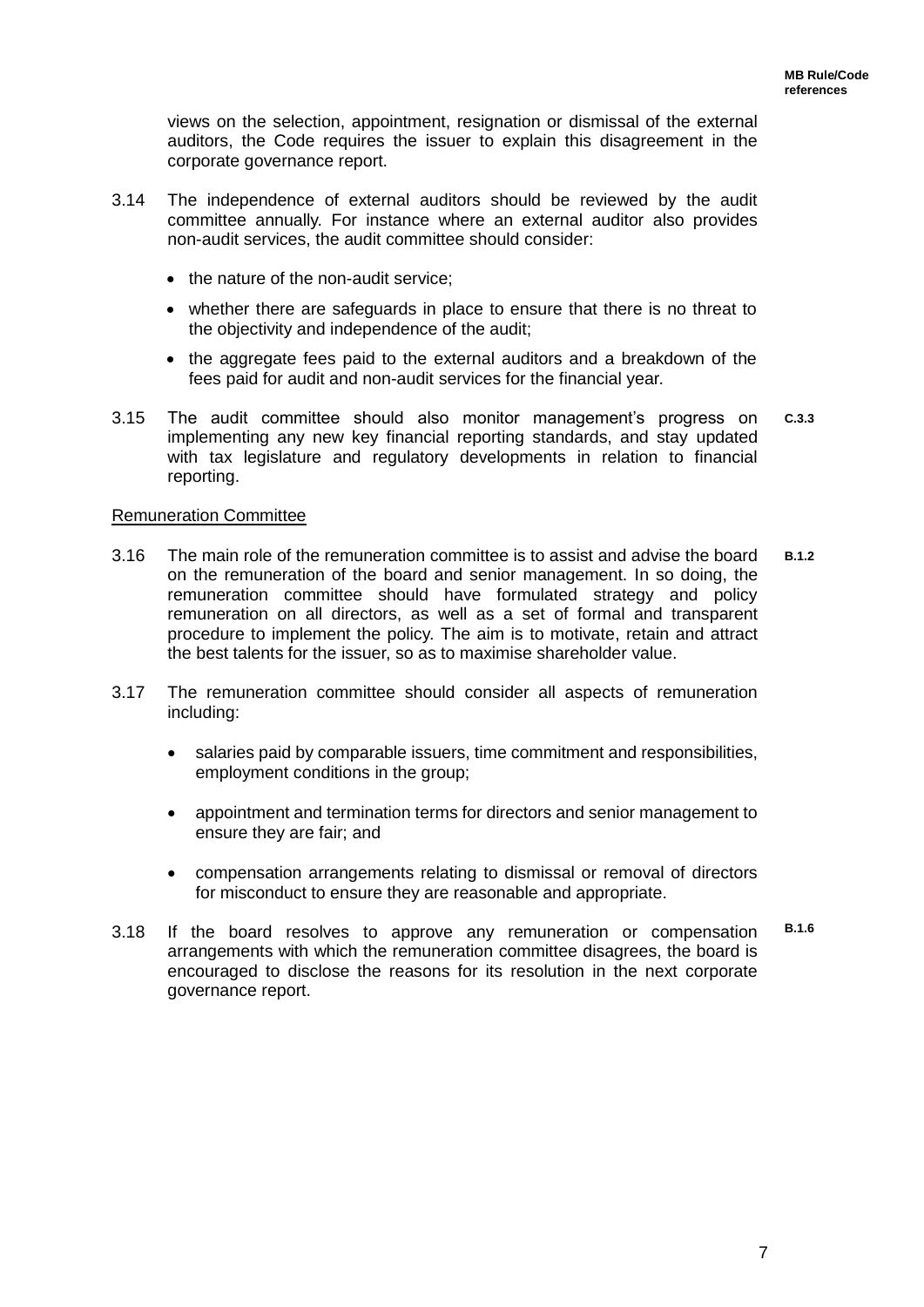#### **4. BOARD DIVERSITY AND POLICY**

#### Board Diversity

- **Principle A.3** 4.1 A high performance board is one that composes directors with the combination of competencies and diversity of perspectives aligning with the issuer's strategy and objectives, and which is in the best position to deal with the key issues that the issuer faces.
- **Revised A.5.5 (effective on 1 January 2019)** 4.2 Recent years have seen a growing focus on board diversity. It is believed that greater diversity of directors is good for corporate governance because it promotes board effectiveness and enables better decisions to be made due to the lessened risk of groupthink.
- 4.3 When nominating a director, the board, assisted by the nomination committee, should consider the skills, experience and diversity of perspectives that the nominee is expected to bring to the board and what are the nominee's potential contributions. The board's consideration and rationale in this area should be explained clearly in the circular to shareholders accompanying the resolution to elect the directors.
- 4.4 Board diversity is also increasingly important as a factor for investors when making investment decisions and which is an area that our market cannot afford to ignore.<sup>6</sup>

#### Gender Diversity

- 4.5 Diversity encompasses more than simply gender but gender diversity is particularly important to many stakeholders and statistics on gender diversity can be obtained with more certainty than other factors such as cultural, educational background and professional experience, etc.
- 4.6 A growing number of studies have shown that gender and other aspects of diversity enables the board to better able to understand their customers' and stakeholders' needs and is positively associated with the issuer's financial performance, more effective board and better risk management. Hong Kong appears to be lagging behind other leading markets in terms of the ratio of women on boards and fall below the average growth according to some research statistics.<sup>7</sup>
- 4.7 A substantial proportion of our issuers are without a single woman on their boards. <sup>8</sup> There should be more transparency on the considerations for diversity, including gender, during the nomination process of directors. The diversity policy and the progress made towards meeting the measurable objective in the policy must be disclosed in the corporate governance report.

**Revised MDR Section L.(d)(ii) (effective on 1 January 2019)**

#### Diversity Policy

4.8 The Listing Rules require every issuer to have a diversity policy and disclose the policy or a summary of it in the corporate governance report. It is important to note that a diversity policy should include measurable objectives that the issuer has set for implementing the diversity policy (for example, those relating to gender), and progress on achieving those objectives.

**Rule 13.92 (effective on 1 January 2019)**

<sup>-</sup>6 ISS's "*Summary of 2017 Methodology Updates*" dated 30 October 2017, accessible at [https://www.issgovernance.com/file/products/1\\_QS-2017-Methodology-Update-27Oct2017.pdf.](https://www.issgovernance.com/file/products/1_QS-2017-Methodology-Update-27Oct2017.pdf) <sup>7</sup>See Egon Zehnder's 2016 Global Board Diversity Analysis, accessible at: [http://www.gbda.online/assets/EZ\\_2016GBDA\\_DIGITAL.pdf](http://www.gbda.online/assets/EZ_2016GBDA_DIGITAL.pdf)

**<sup>8</sup>** Approximately one third of all issuers do not have a woman on their boards.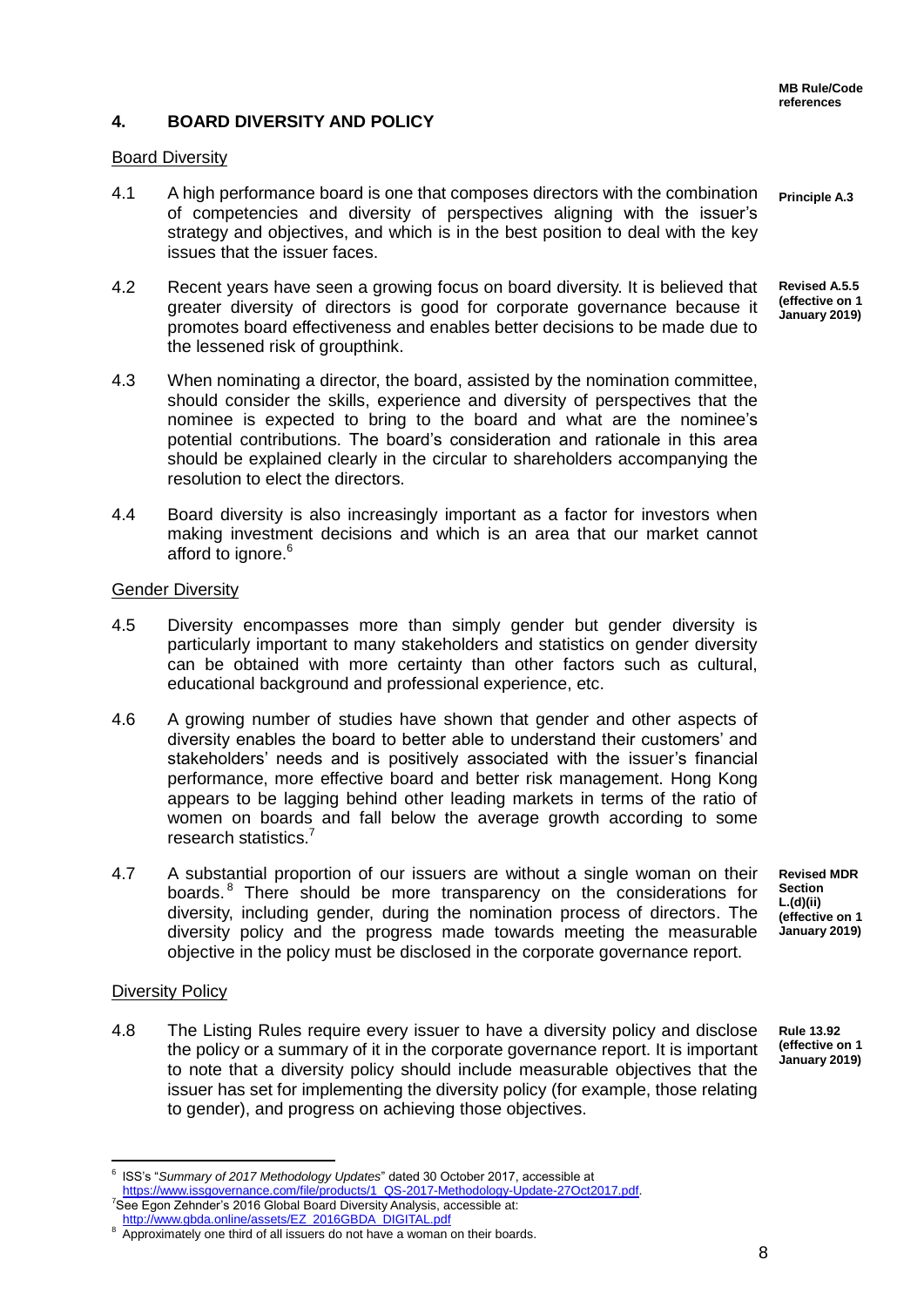- 4.9 Issuers should formulate their diversity policies in accordance with their own circumstances. They are encouraged to consider the following guidance:
	- articulate the benefits of diversity, including gender diversity, and the importance of being able to attract, retain and motivate employees from the widest possible pool of available talent;
	- express the issuer's commitment to diversity at all levels, including gender, age, cultural and educational background, or professional experience;
	- assess annually on each issuer's diversity profile including gender balance of the directors and senior management and their direct reports, and its progress in achieving its diversity objectives;
	- ensure that recruitment and selection practices at all levels (from the board downwards) are appropriately structured so that a diverse range of candidates are considered; and
	- state whether the issuer has identified and implemented programs that will assist in the development of a broader and more diverse pool of skilled and experienced employees and that, in time, their skills will prepare them for senior management and board positions.

#### <span id="page-11-0"></span>Board Skills Matrix

- 4.10 A board skills matrix is a table that displays the board members' proficiency in specified skills, experience and diversity of perspectives. It helps the board to assess the current mix of competencies and diversity on the board and identify any gaps that may exist.
- 4.11 A board skills matrix will show the directors' attributes and competencies and how they contribute to the issuer's strategic direction and succession planning as well as diversity. Disclosing such a matrix is good practice and will be appreciated by investors as it demonstrates a transparent process for board's selection and appointment of directors.
- 4.12 We appreciate that the strategy and objectives of each board is different and so are the criteria in a board skills matrix. Whilst it is not possible to have a "one size fits all" list of criteria, would typically include: industry or professional knowledge and experience, gender, technical skills and management experience, etc.

**Revised MDR Section L.(d)(ii) (effective on 1 January 2019)**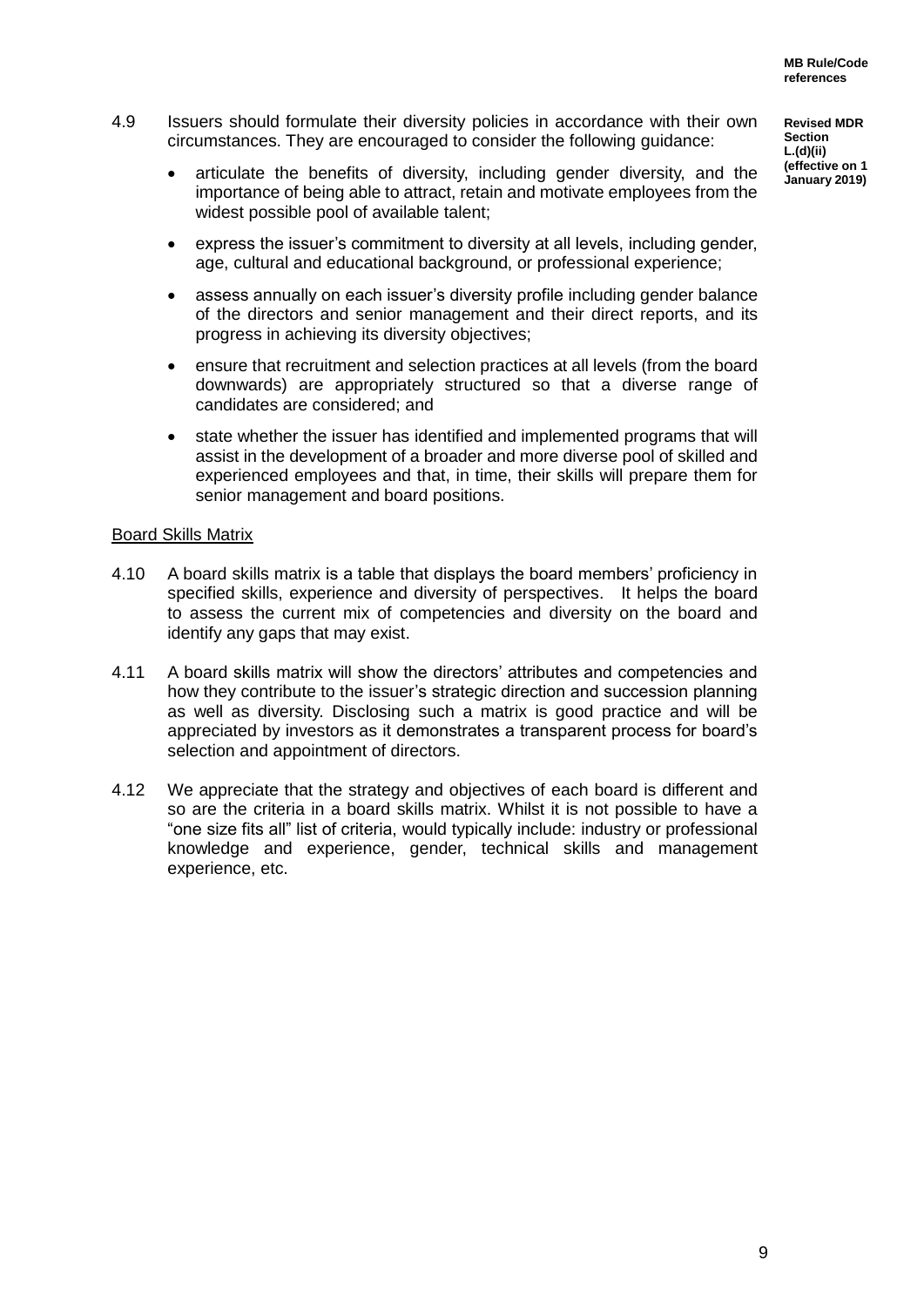#### <span id="page-12-0"></span>**5. RISK MANAGEMENT AND INTERNAL CONTROL**

#### <span id="page-12-1"></span>Why Should Issuers Focus on Risk Management?

**Principle C.2, C.2.1** 5.1 An effective risk management and internal control system not only ensures regulatory compliance, it is also a business imperative. Numerous research and studies indicate that companies with better risk management practices outperform their peers financially.

#### <span id="page-12-2"></span>Board's Role

- 5.2 Risk identification and control is the board's responsibility. When the board discusses the issuer's long term strategic objectives, it should at the same time deal with internal control issues including the issuer's risk appetite, risk and return trade-offs, risk management and internal control systems.
- 5.3 The board should lead in shaping and developing the issuer's risk culture, setting the tone at the top.

#### <span id="page-12-3"></span>Management's Role

5.4 Management is responsible for carrying out and implementing the board's risk management policy and procedures. It should design, implement and monitor the risk management and internal control systems and confirm to the board on the effectiveness of the systems.

#### <span id="page-12-4"></span>Risk Management Policy and Procedures

- 5.5 There should be a formally documented risk management policy and procedures in place which should be endorsed by senior management and the board.
- 5.6 There should be an audit plan which reviews the internal control systems that deal with the identified risks.
- 5.7 Testing of the systems' effectiveness is essential which should include performing walkthroughs for notifiable and connected transactions to understand and document the process flow of transactions and the controls management has put in place, the strength of their design, the completeness of the process, and any controls that prevent or detect fraud and errors.
- **C.2.3** 5.8 Based on findings of the previous steps, fix any identified weaknesses within the timeline specified.

#### <span id="page-12-5"></span>Risk Identification

- 5.9 Different issuers face different risks, dependent on the scale, complexity and geographical locations of their business operations. However, in order to help issuers to better understand the possible steps to take to identify risks, we set out some suggestions below:
	- Analyse the source of potential internal and external risks that can arise in relation to the issuer's business. For example, cyber security or labour risks;
	- prioritise the potential risks through discussions within the issuer's management;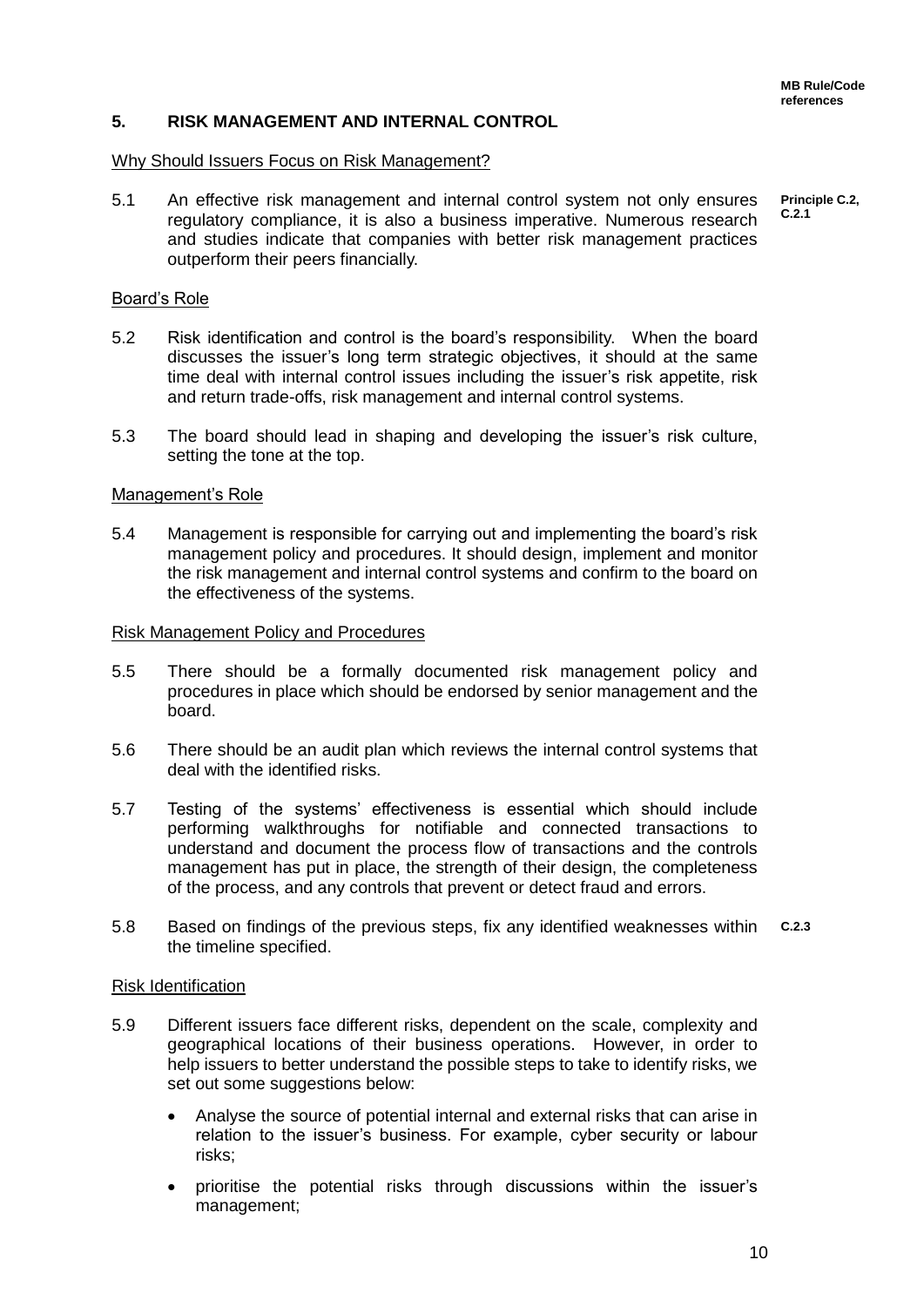- create a risk register which is populated with key strategic risks, i.e. risks that might prevent the issuer from achieving its strategic objectives. The risk register should be a record of all the risks of the issuer face and it should be reviewed and updated regularly, at least annually; and
- plot the risks into a matrix in the form of a "heat map". In the "heat map". there should be a list of the issuer's top 10 to 20 risks based on which the board can consider and review the internal control systems to mitigate them.

#### <span id="page-13-0"></span>Appropriate Approach to Risks

- 5.10 Doing business always involves risks. There needs to be a right balance between excessive focus on eliminating risks and paying insufficient attention to risks. The latter includes treating risk management merely as a compliance issue.
- 5.11 Make adequate disclosures on the board's annual review of the issuer's risk management and internal control in the corporate governance report.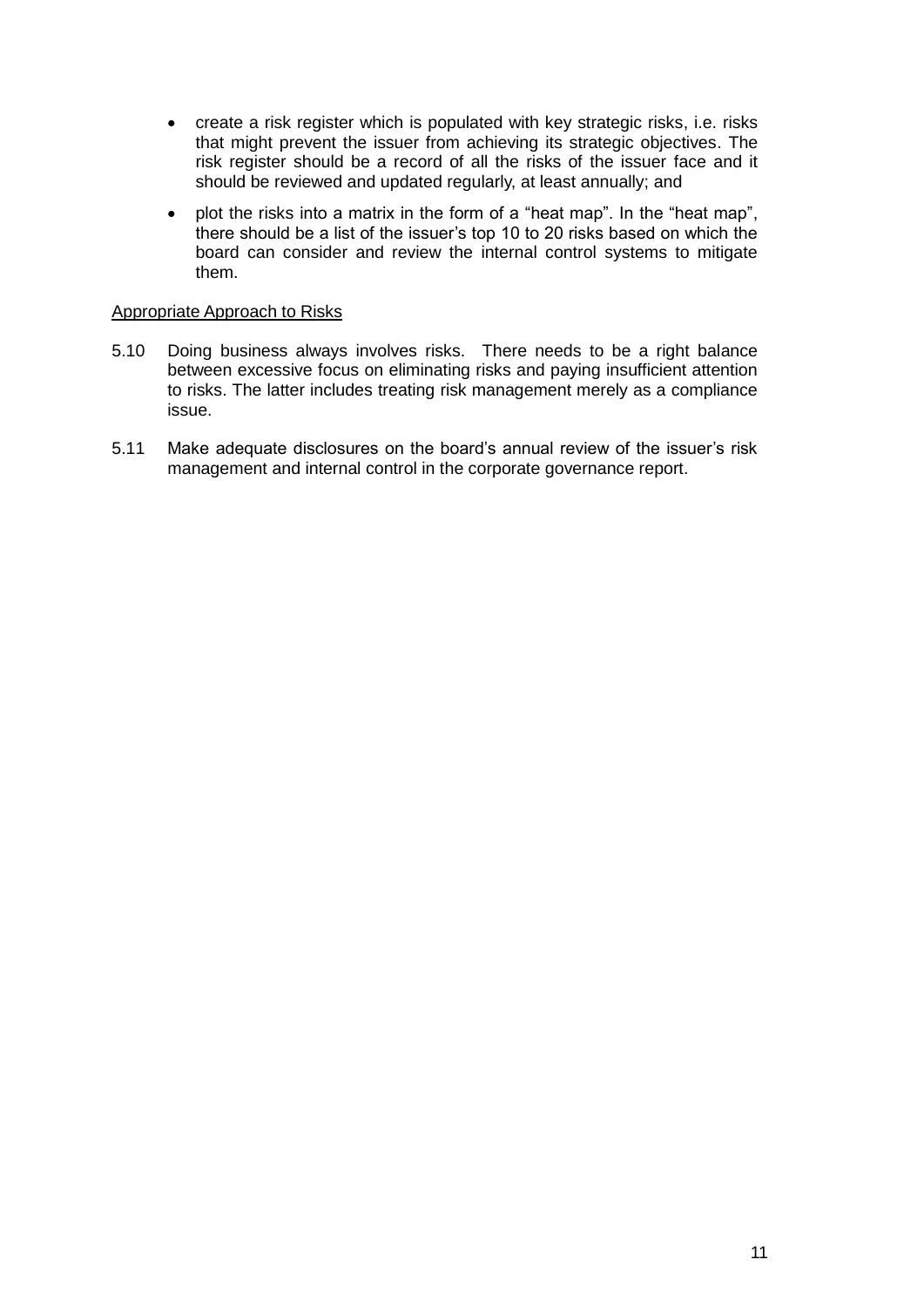#### <span id="page-14-0"></span>**6. COMPANY SECRETARY**

#### <span id="page-14-1"></span>Selecting the Company Secretary

6.1 When selecting a company secretary, the issuer should consider whether the candidate is of the right calibre and of sufficient seniority for the issuer, given its size and complexity of operations.

#### <span id="page-14-2"></span>Role and Function

- **Principle F** 6.2 Company secretaries have been regarded as key advisers on corporate governance and other regulatory compliance matters. They must keep up-to-date with regulatory and legal developments relevant to the issuers that they serve. They may do so through continuous training and professional development. To discharge their duties, they should:
	- help the issuer construct and maintain a sound and effective corporate governance framework and in particular, a set of risk management and internal control systems to ensure regulatory compliance;
	- be aware of developments in laws, rules and regulations that may affect the issuers' business and operation;
	- be pro-active and think about issues that may arise and provide advice to the Board in accordance with the laws, rules and regulations;
	- ensure that the board receive continuous training on regulatory developments that are relevant to their business developments and needs; and
	- provide compliance advice to the board and senior management in the decision- making process.
- 6.3 Company secretaries have been regarded as a crucial conduit of communications between:
	- the board and the management: on the one hand, the company secretary updates the chief executive officer and the board (including the independent non-executive directors) on the information provided by the senior management and on the other hand, the company secretary conveys the board's decisions to the senior management;
	- **F.1.4** the issuer and its shareholders: the company secretary ensures a good channel of communication through email or in the annual general meeting; and
	- the issuer and regulators such as the Exchange: when the issuer receives enquiries from a regulator, the company secretary should work with the board and senior management and assist in responding to the regulator in a timely manner.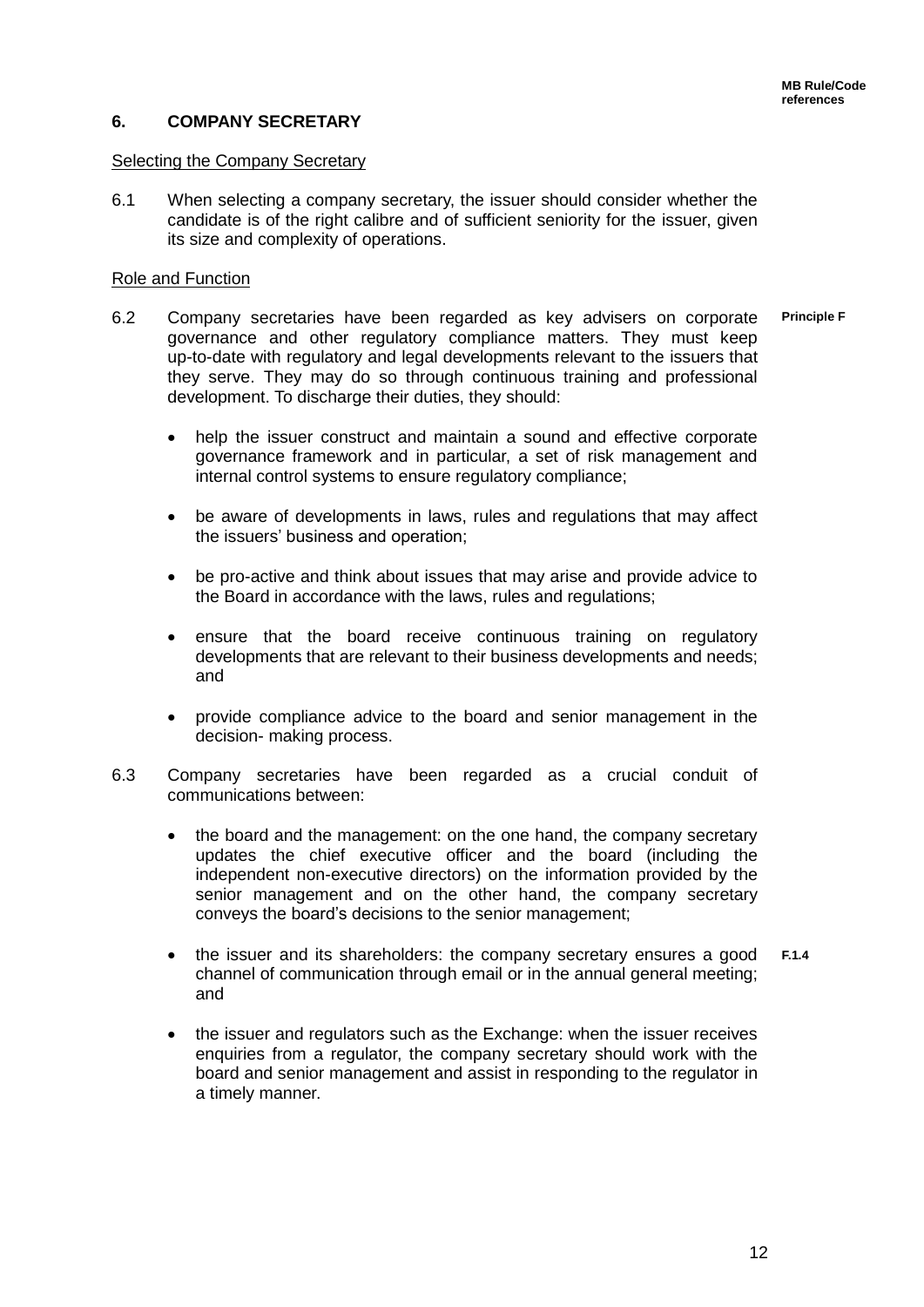**F.1.1**

#### <span id="page-15-0"></span>External Service Provider

-

- 6.4 If the board is relying on an outsourced professional or external service provider as company secretary, it must ensure that such outsourced professional or external service provider has the resources to follow closely with the issuer's daily affairs, such that it can perform its duties properly.
- 6.5 The issuers that engage external service providers as company secretaries should consider the following factors and take appropriate steps to mitigate the potential issues associated with these factors:
	- the external service provider may not have day-to-day knowledge of the issuer's affairs;
	- there may be time gaps in communication particularly those that may be time sensitive, e.g. the Exchange' enquiries to the issuer on potentially price sensitive market rumours; and
	- some external service providers may be acting as company secretaries of a large number of listed issuers. Issuers may need to consider whether external service providers would be able to devote sufficient time to the issuer's affairs.
- 6.6 When appointing an external service provider as a company secretary, the issuer should designate a senior executive as a contact person within the issuer who will work closely with the external service provider.
- 6.7 For more guidance on company secretary's role and functions, and in particular where an external service provider is engaged as a company secretary of a listed issuers, please refer to the Hong Kong Institute of Chartered Secretary's "*Company Secretary Appointment Guidelines for HKICS Members – Good Practice as to the Number of Appointments as*  'Named' Company Secretaries of Hong Kong Listed Issuers"<sup>9</sup>.

Accessible at: [https://www.hkics.org.hk/media/publication/attachment/PUBLICATION\\_A\\_2411\\_Company\\_Secretary\\_Appointme](https://www.hkics.org.hk/media/publication/attachment/PUBLICATION_A_2411_Company_Secretary_Appointment_Guidelines_for_HKICS%20Members.pdf) [nt\\_Guidelines\\_for\\_HKICS%20Members.pdf](https://www.hkics.org.hk/media/publication/attachment/PUBLICATION_A_2411_Company_Secretary_Appointment_Guidelines_for_HKICS%20Members.pdf)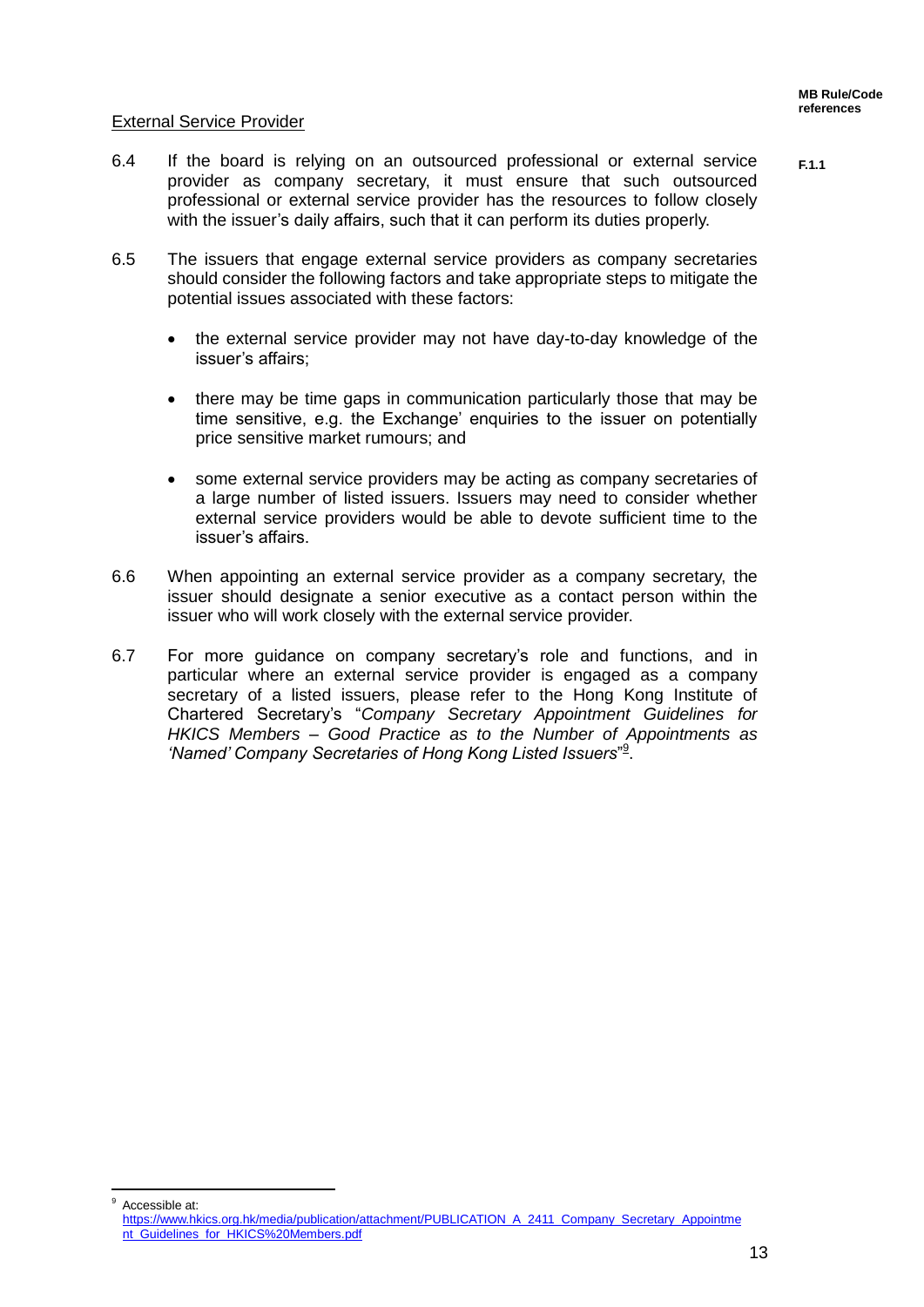#### <span id="page-16-0"></span>**7. CORPORATE GOVERNANCE OF WVR ISSUERS**

- **Scope, Chapter 8A** 7.1 Issuers with a WVR structure are required to comply with additional regulatory requirements and safeguards set out in Chapter 8A of the Listing Rules.
- 7.2 Additional areas include:

|     |           | right of Non-WVR Shareholders <sup>10</sup> to convene an extraordinary general<br>meeting;                 | Rules 8A.02<br>and 8A.23 |
|-----|-----------|-------------------------------------------------------------------------------------------------------------|--------------------------|
|     | $\bullet$ | resolutions requiring voting on a one vote per share basis;                                                 | <b>Rule 8A.24</b>        |
|     | $\bullet$ | establishment of a nomination committee;                                                                    | Rules 8A.27<br>and 8A.28 |
|     | $\bullet$ | INEDs are subject to retirement by rotation at least once every three years;                                | <b>Rule 8A.29</b>        |
|     |           | establishment of a Corporate Governance Committee;                                                          | <b>Rule 8A.30</b>        |
|     | $\bullet$ | additional reporting requirements (including summary of the work of the<br>Corporate Governance Committee); | <b>Rule 8A.32</b>        |
|     |           | requirement to appoint a Compliance Adviser;                                                                | <b>Rule 8A.33</b>        |
|     |           | compliance with "Communication with Shareholders" of Appendix 14 of the<br>Listing Rules; and               | <b>Rule 8A.35</b>        |
|     |           | Compulsory training for directors, senior management and company<br>secretary.                              | <b>Rule 8A.36</b>        |
| 7.3 |           | Issuer with a WVR structure is a relatively new concept <sup>11</sup> . We will monitor the                 |                          |

market development in this area and may publish further guidance to boards and directors of WVR Issuers.

<sup>-</sup> $10$  A shareholder of a class of listed shares of an issuer with a WVR structure who is not also a beneficiary of weighted voting rights.<br><sup>11</sup> See footnote 3.